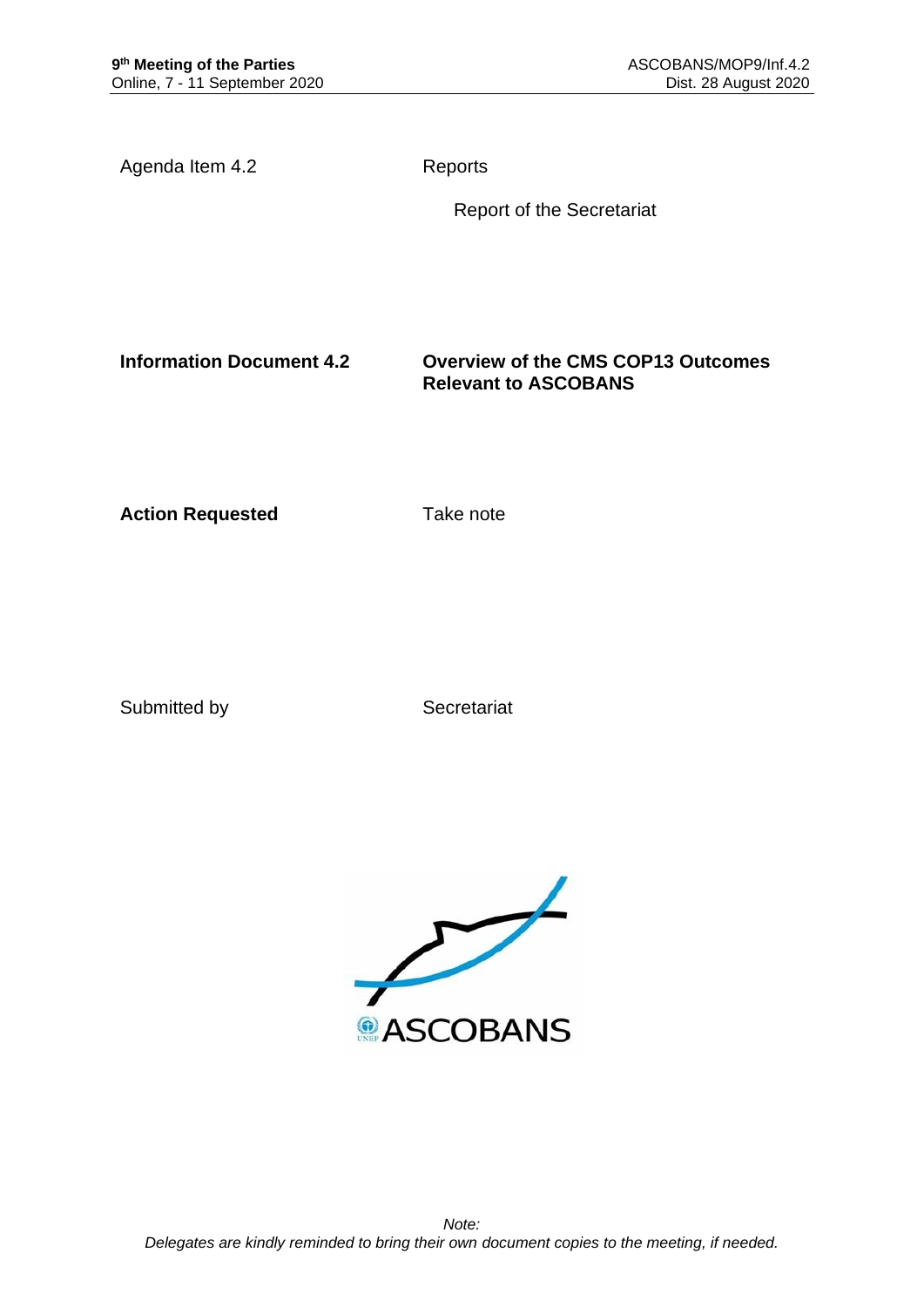# **OVERVIEW OF CMS COP13 OUTCOMES RELEVANT TO ASCOBANS**

- 1. The Thirteenth Meeting of the Conference of the Parties to the Convention on the Conservation of Migratory Species of Wild Animals (CMS COP13) was held in Gandhinagar, India, from 17 to 22 February 2020. In this document, a brief overview is given of the issues most relevant to ASCOBANS.
- 2. It should be noted that some cross-cutting agenda items, such as those dealing with climate change, plastic pollution, sustainable tourism, and connectivity, are also relevant. [Resolutions](https://www.cms.int/en/documents/cop-resolutions) and COP13-adopted [Decisions](https://www.cms.int/en/documents/decisions/cop13) can be found on the CMS website.

#### **Conservation Measures Relevant for CMS-listed Species Evident from the Identification of Important Marine Mammal Areas (IMMAs)**

- 3. [UNEP/CMS/COP13/Doc.26.2.1/Rev.1](https://www.cms.int/en/document/conservation-measures-relevant-cms-listed-species-evident-identification-important-marine) on IMMAs reports on progress to implement Decisions 12.40 and 12.41 relating t[o Resolution 12.13.](https://www.cms.int/en/document/important-marine-mammal-areas-immas-1) It contains a report by the IUCN Marine Mammal Protected Areas Task Force on activities related to the identification of IMMAs undertaken since CMS COP12. The collaboration between CMS and the IMMA process has worked organically through the involvement of the Chair of the Aquatic Mammals WG as well as through the considerable overlaps between the experts of the Aquatic Mammals Working Group and participants of the following workshops and IMMA implementation visits.
- 4. To date, IMMAs have been developed with relevance for 18 CMS-listed species e.g. Blue Whale (*Balaenoptera musculus,* App I), Fin Whale (*Balaenoptera physalus*, App I & II), and Mediterranean Monk Seal (*Monachus monachus*, App I & II).
- 5. The CMS Aquatic Mammals Working Group believes it would be useful if the CMS Secretariat and Parties could help engage national support toward a new decade of scientific research, focusing on gaining substantial data about the habitats of marine mammals and other migratory species in the high seas (largest portion of the world's oceans). This will require engagement of governments, scientists and scientific institutions, as well as of the funding bodies capable of financing such a large initiative.
- 6. [Decisions 13.54 -](https://www.cms.int/en/page/decisions-1354-1357-important-marine-mammal-areas-immas) 13.57 adopted at COP13 include a request to Parties to make use of the identified IMMAs posted on th[e website](http://www.marinemammalhabitat.org/) of the IUCN Joint Species Survival Commission/World Commission on Protected Areas (SSC/WCPA) Task Force, when identifying habitat at risk or designing threat mitigation measures, and when designating MPAs.

### **Marine Noise**

- 7. [UNEP/CMS/COP13/Doc.26.2.2/Rev.1](https://www.cms.int/en/document/marine-noise-0) reports on progress to implement Decisions 12.42 and 12.43, which both relate to [Resolution 12.14](https://www.cms.int/en/document/adverse-impacts-anthropogenic-noise-cetaceans-and-other-migratory-species-0) on *Adverse Impacts of Anthropogenic Noise on Cetaceans and Other Migratory Species*. It also recommends further decisions in order to advance implementation of the Resolution.
- 8. [Decisions 13.58 -](https://www.cms.int/en/page/decisions-1358-1360-adverse-impacts-anthropogenic-noise-cetaceans-and-other-migratory-species) 13.60 include a request for the CMS/ACCOBAMS/ASCOBANS Joint Noise Working Group to review the report on *Best Available Technology (BAT) and Best Environmental Practice (BEP) for Three Noise Sources: Shipping, Seismic Airgun Surveys, and Pile Driving* published as UNEP/CMS/COP13/Inf.9 and publish the resulting version as a Technical Series to make the information easily accessible to Parties.
- 9. CMS Secretariat should add the *Advisory Note: Further guidance on independent, scientific modelling of noise propagation* (UNEP/CMS/COP13/Inf.8) to the *Technical Support Information* provide[d online](https://www.cms.int/en/guidelines/cms-family-guidelines-EIAs-marine-noise). It was also agreed that CMS Scientific Council should assess the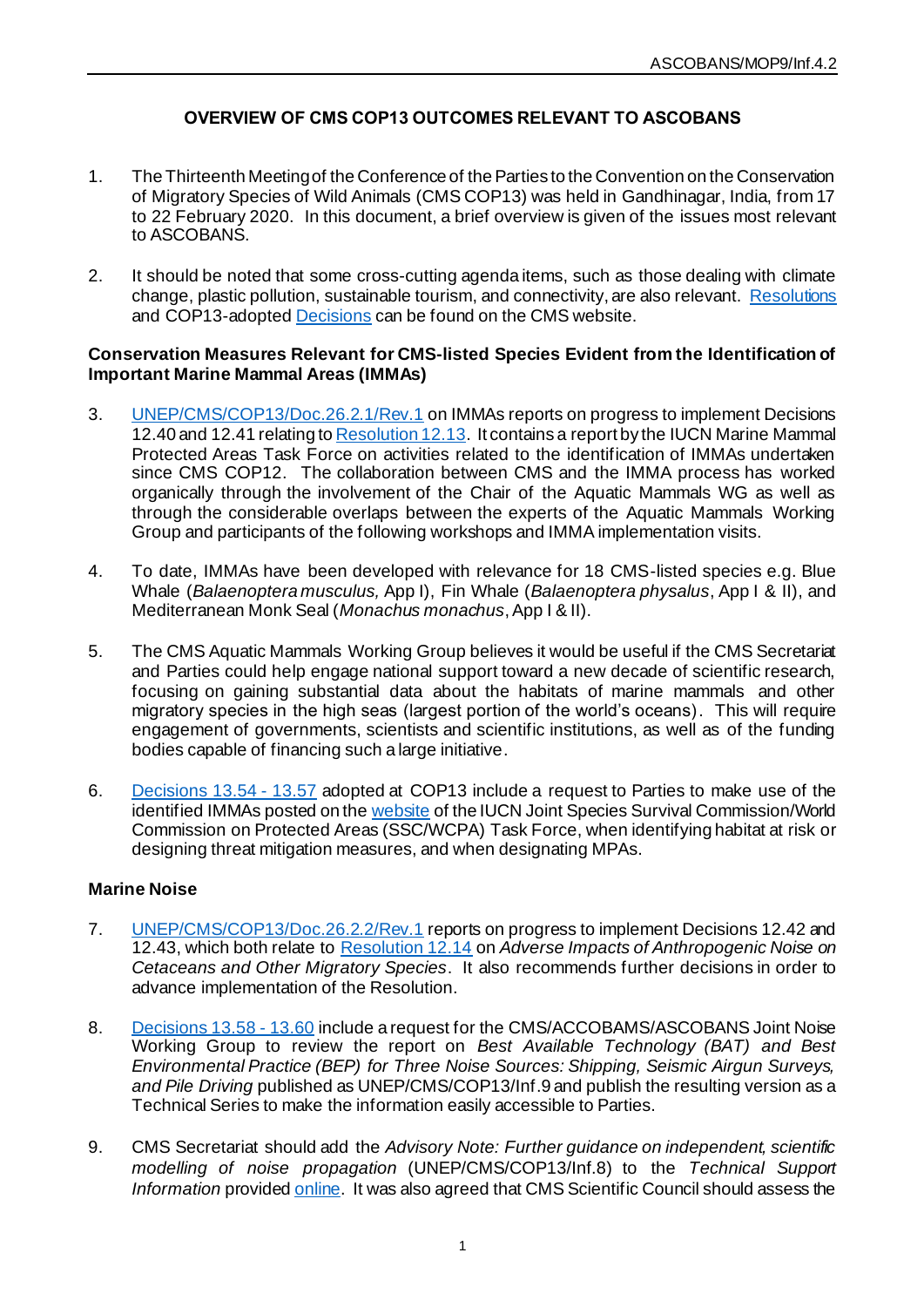need for updating the *CMS Family Guidelines on Environmental Impact Assessment for Marine Noise-generating Activities* and/or its *Technical Support Information* prior to CMS COP14.

# **Bycatch**

- 10. [UNEP/CMS/COP13/Doc.26.2.3](https://www.cms.int/en/document/bycatch-1) reports on a number of activities for marine mammals, turtles and seabirds that have been undertaken by the Scientific Council and the Secretariat to implemen[t Resolution 12.22](https://www.cms.int/en/document/bycatch-0) on *Bycatch;* and makes suggestions for future activities related to chondrichthyan species.
- 11. In Annex 1 to Doc.26.2.3, the CMS Scientific Council recommends decisions directed to the Parties, the Council and the Secretariat on concrete activities to implement Resolution 12.22, in particular on the application of existing new guidelines to reduce bycatch of marine mammals, reviewing the overall bycatch situation for aquatic species in general and for chondrichthyans in particular, and identifying appropriate bycatch mitigation measures.
- 12. The information documents linked to Doc.26.2.3include[d Inf.11](https://www.cms.int/en/document/technical-mitigation-reduce-marine-mammal-bycatch-and-entanglement-commercial-fishing-gear) *Technical Mitigation to Reduce Marine Mammal Bycatch and Entanglement in Commercial Fishing Gear: Lessons learnt and future directions* and [Inf.12](https://www.cms.int/en/document/report-fao-expert-workshop-means-and-methods-reducing-marine-mammal-mortality-fishing-and) *Report of the FAO Expert Workshop on Means and Methods for Reducing Marine Mammal Mortality in Fishing and Aquaculture Operations*.
- 13. One of the [decisions](https://www.cms.int/en/page/decisions-1361-1363-bycatch) adopted urges Parties, that manage fisheries with identified marine mammal bycatch problems, to take account of the Hamilton and Baker (2019) assessment<sup>1</sup>; and the FAO Technical guidelines to reduce bycatch of marine mammals in capture fisheries, once available; and the Leaper and Calderan (2018) study of methods used to reduce risks of cetacean bycatch and entanglements (CMS Technical Series Publication No. 38) – in addition to the best available scientific advice for the fisheries concerned and implement effective bycatch mitigation measures for marine mammals.

## **Aquatic Wild Meat**

- 14. [UNEP/CMS/COP13/Doc.26.2.4](https://www.cms.int/en/document/aquatic-wild-meat-3) reports on progress in implementation of Decisions 12.44 to 12.46 relating to [Resolution 12.15.](https://www.cms.int/en/document/aquatic-wild-meat-1) It includes the progress report of the Aquatic Wild Meat Working Group, which it presented to the Scientific Council. The document is accompanied by two further annexes posted separately. These deal with the *Harvest of CMS Appendix I-Listed Sharks and Rays as Aquatic Wild Meat* and with *Determining the Extent of Interplay between Bycatch and Aquatic Wild Meat Harvests*.
- 15. The results of these two papers are reflected in the decisions, which direct the Aquatic Wild Meat Working Group to increase collaboration with the Bycatch Working Group and to incorporate Appendix I-listed sharks and rays into their further work. The [decisions](https://www.cms.int/en/page/decisions-1364-1365-aquatic-wild-meat) were adopted as is.

## **Marine Wildlife Watching**

- 16. [UNEP/CMS/COP13/Doc.26.2.5](https://www.cms.int/en/document/marine-wildlife-watching) reports on progress to implement relevant decisions made at COP12, and combines the workstreams of *Recreational In-Water Interactions* [\(Res.12.16](https://www.cms.int/en/document/recreational-water-interaction-aquatic-mammals-1)) and *Sustainable Boat Based Marine Wildlife Watching* [\(Res.11.29 \(Rev.COP12](https://www.cms.int/en/document/sustainable-boat-based-marine-wildlife-watching-2))) as requested by Parties.
- 17. The Secretariat developed a review of existing guidelines and issues of concern related to recreational in-water interactions with aquatic species, which the COP was recommended to take note of. The review can be found in Annex 2 of Doc.26.2.5. The Secretariat also worked closely with the International Whaling Commission to develop the [joint IWC-CMS Whale](https://wwhandbook.iwc.int/en/)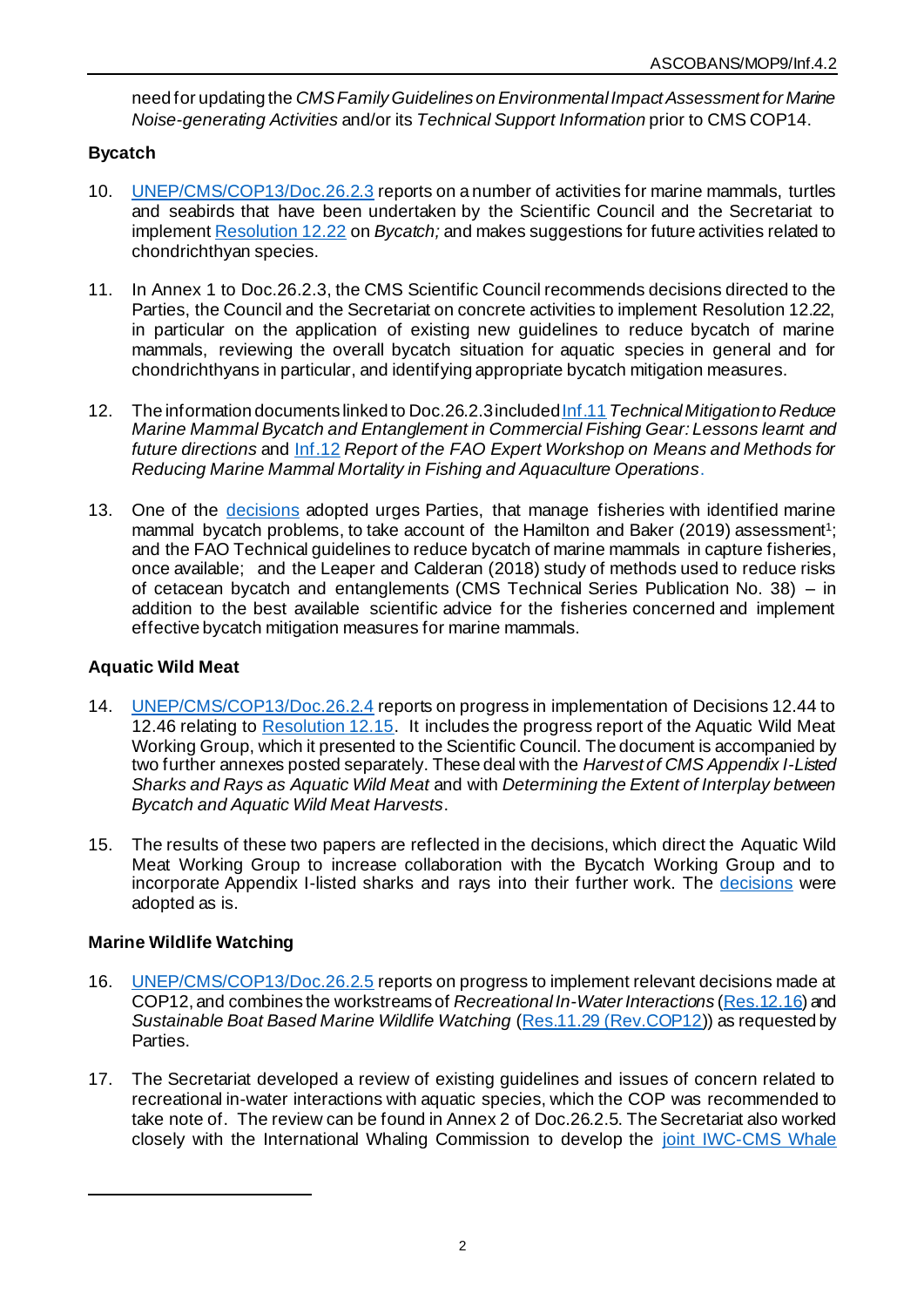[Watching Handbook.](https://wwhandbook.iwc.int/en/) Both activities were possible thanks to funds made available by the Government of the Principality of Monaco under the Migratory Species Programme.

18. [Decisions](https://www.cms.int/en/page/decisions-1366-1368-marine-wildlife-watching) 13.66 - 13.68 include a request to Parties to provide the Secretariat with copies of the relevant documents for any measures adopted regarding recreational in-water interactions with aquatic mammals; and regarding sustainable boat-based marine wildlife watching.

### **Live Capture of Cetaceans from the Wild for Commercial Purposes**

- 19. [UNEP/CMS/COP13/Doc.26.2.8](https://www.cms.int/en/document/live-capture-cetaceans-wild-commercial-purposes-1) reports on three COP12 decisions. To implement these decisions, the Secretariat requested information from Parties on the implementation of the Best Practice Guidelines relating to the Live Capture on Cetaceans from the Wild for Commercial Purposes. The guidelines can be found as an Annex to [Resolution 11.22 \(Rev.COP12\)](https://www.cms.int/en/document/live-capture-cetaceans-wild-commercial-purposes-0).
- 20. By the deadline, the Secretariat had received one response (from Spain), which can be found as UNEP/CMS/COP13/Inf.16. The Secretariat proposed to provide Parties more time to submit information, through the extension of the decisions. [Decisions](https://www.cms.int/en/page/decisions-1374-1375-live-capture-cetaceans-wild-commercial-purposes) 13.74 - 13.75 were adopted.

### **Global Programme of Work for Cetaceans**

- 21. [UNEP/CMS/COP13/Doc.26.2.10/Rev.2](https://www.cms.int/en/document/global-programme-work-cetaceans-1) contains a compilation of several activities which relate to the activities foreseen in very comprehensive programme of work contained in [Resolution 10.15 \(Rev.COP12](https://www.cms.int/en/document/global-programme-work-cetaceans-0)). The draft decisions address three topics:
	- Decision 12.16, which foresees the development of similar work programmes for other aquatic mammal species, is proposed for renewal in amended form.
	- Part of the Decision dealing with *Recreational In-Water Interaction with Aquatic Mammals*, but addressing wider issues faced by cetaceans in the Red Sea, is reported on. A review of threats was submitted by the Appointed Councillor for Aquatic Mammals and is attached as Annex 1 to Doc.26.2.10/Rev.2. The authors recommend the development of an Action Plan for the cetacean populations found in the Red Sea.
	- A new work area focusing on the role of whales in ecosystems, to be addressed in collaboration with the International Whaling Commission, is being introduced.
- 22. These three topics all address issues relevant to Resolution 10.15 (Rev.COP12), but the proposed decisions not an attempt to cover all regions or topics included in the Resolution. There is clearly scope for many more activities, as has also been pointed out by some partners in advance of this meeting, and their support to the Council and the Secretariat in addressing more issues will be most welcome.
- 23. [Decisions adopted](https://www.cms.int/en/page/decisions-1380-1383-global-programme-work-cetaceans) include a request for the CMS Aquatic Mammals Working Group to review the regional threats for the CMS-listed aquatic mammals not included in the Global Programme of Work for Cetaceans and undertake a revision of the POW leading up to COP14, including a review of the implementation of the POW to date, preparation of a gap analysis and identification of the priorities going forward.

### **Conservation Implications of Animal Culture and Social Complexity**

24. [UNEP/CMS/COP13/Doc.26.4.1/Rev.1](https://www.cms.int/en/document/conservation-implications-animal-culture-and-social-complexity-1) reports on progress in implementing Decisions 12.75 to 12.77 related to [Resolution 11.23 \(Rev.COP12\).](https://www.cms.int/en/document/conservation-implications-animal-culture-and-social-complexity-0) It also provides the progress report of the Expert Working Group on Animal Culture and Social Complexity to the Scientific Council, and recommends new Decisions to carry forward this work.